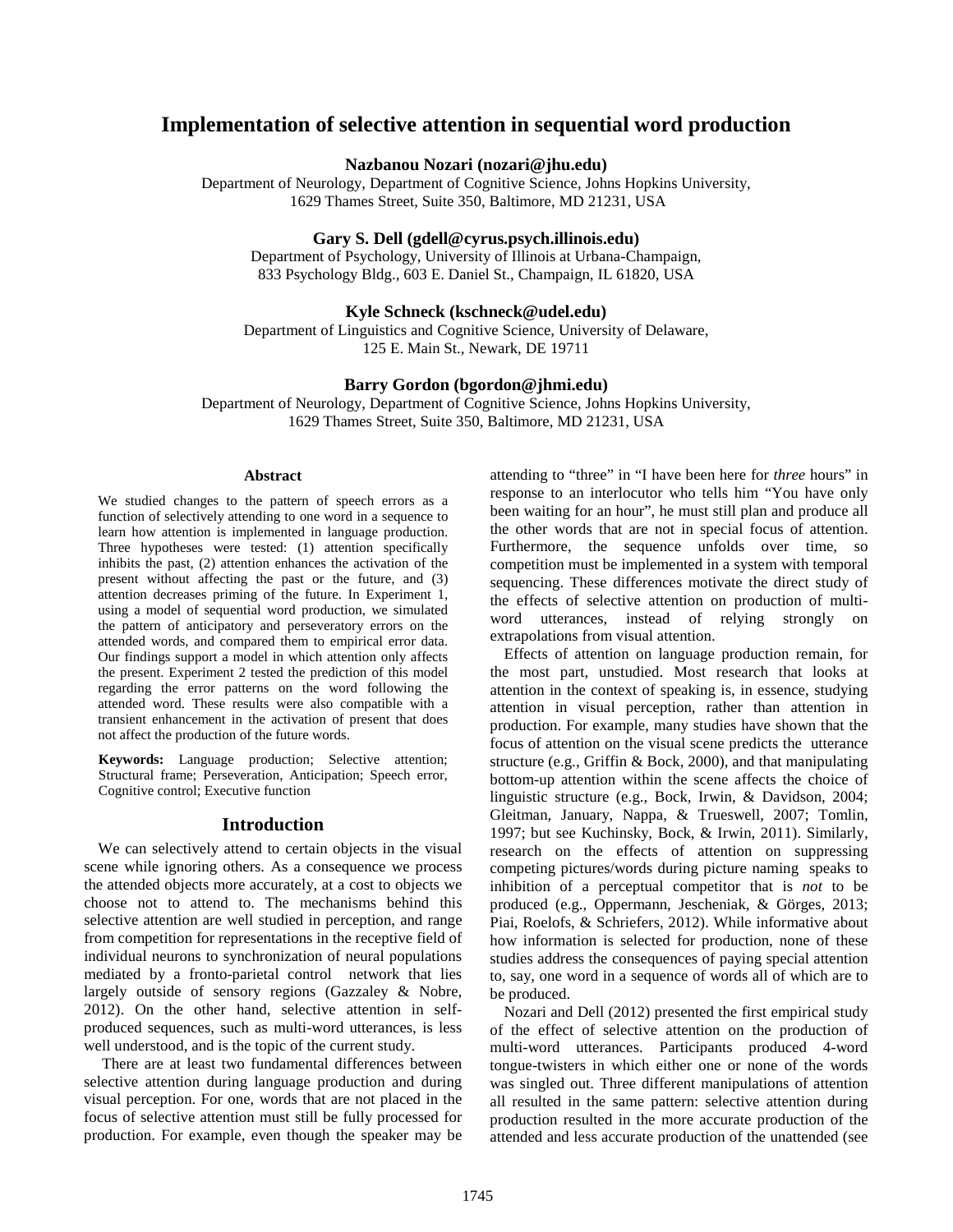also Nozari & Thompson-Schill, 2013 for linking this effect to the left prefrontal cortex). To investigate the underlying mechanism of this effect, Nozari and Dell (2012) reported an analysis of the origin of errors. They divided errors on the unattended words into two groups. The first group were errors which originated from the attended word (AttOrg+; e.g., producing "ring" for "wing", where the origin of the erroneous segment /r/ was the attended word "**wrist**"). The rest were errors that did not originate from the attended word (AttOrg−; e.g., producing "winf" for "wing", where the origin of the erroneous segment /f/ was not the attended word "**wrist**"). The authors found no evidence of increase in the proportion of AttOrg+ errors as a function of attention. They argued that this finding ruled out the simplest implementation of attention, in which the attended word is given a large jolt of activation, because the extra activation should have caused more segmental migrations from the attended word and increased the proportion of AttOrg+ errors.

While Nozari and Dell's finding refuted one model, it remained unclear what the correct way of implementing attention in language production is. The present study investigates this issue in sequential word production. Except for the first and the last words in multi-word utterances, every other word is spoken amid both past and future words. Fluent and error-free production depends on successful inhibition of the past, correct selection of the present, and timely priming of the future. Failure of any of these operations results in erroneous or disfluent speech. Poor inhibition of the past or failure to activate the present can result in perseveration errors, errors in which the alreadyspoken words, or parts of them, are repeated in place of the current target. Disproportionally strong priming of the future leads to anticipation errors, where the words, or parts of them, that must be uttered in the future slip into the production of the current utterance. Finally, late or impotent priming of the future results in disfluent speech. Selective attention may modulate any of these processes.

The current study uses a computational model to test whether selective attention affects the suppression of the past, the activation of the present, or the priming of the future. The model is a modified version of a model of serial order in language production proposed by Dell, Burger, and Svec (1997; Figure 1). The goal of the simulations is not to test the model, but rather to use it to understand attention, in much the same way that, for example, a signal detection model is used to understand the effect of some manipulation on recognition memory or perception. The model offers parameters, variation in each of which may or may not be able to explain the effects of attention on the data.

<span id="page-1-0"></span>Dell et al.'s (1997) model has two main components, a plan for the words to be produced and a structural frame for ordering these words. The plan has connections to all lexical items relevant to the current sequence with equal weight *w*. This means that these words can be activated and selected through the plan, but there is no information about which

word has to be produced first, second, etc. Ordering is achieved through binding with the structural frame.

Unlike the plan, the structural frame is not specific to words in the current sequence. Instead, it supports activation of words in certain positions. Figure 1 shows an example, in which it is time to produce a word in position 2. While all weights between the plan and the words remain *w*, the structural frame differentially supports the activation of words in positions 1, 2, and 3. Word 1 (past) receives no support from the frame (i.e., weight  $= 0$ ) because it has already been produced. Word 2 (present) receives support with weight *k*. Word 3 (future) also receives some support with weight *b*, because it needs to be primed for production next. Specifically, the input of activation to the words in the sequence is a function of the (uniform) support they receive from the plan multiplied by the (differential) support they receive from the structural frame. Two more parameters affect this activation: passive decay (*d*), and active suppression after production, which we index by residual activation given to each word once it has been produced (*c*). The activation of past, present, and future after retrieval has gone on for *n* time steps is (Equations 1-3):

| $Action(past) = c(1-d)^n$            | (1) |
|--------------------------------------|-----|
| $Action(present) = nwk(1-d)^{(n-1)}$ | (2) |

$$
Action(future) = nwb(1-d)^{(n-1)}
$$
 (3)

All the activations are transformed to expActivation (*i*) =  $e^{Action(i) \cdot \mu}$  where *i* is the word of interest (past, present or future), and μ is the parameter indicating how rapidly the strength of the word *i* grows as a competitor with its increasing activation. Empirically, the consequence of the different levels of activation of past, present, future is reflected in the proportion of anticipation and perseveration errors. Following Luce's choice axiom, the probability of selecting a word is proportional to the ratio of that word's activation to the sum of activation of all words competing for selection (Equation 4):

$$
P(i) = \frac{expAction(i)}{\sum_{i}^{j}expAction(j)}
$$
(4)

where  $j$  is the total number of words in the sequence<sup>[1](#page-1-0)</sup>. Thus, the higher the activation of the past relative to the total activation, the higher the chance of its selection, which would manifest as a perseveration error. The same goes for present and future, manifesting as correct responses and anticipation errors respectively.

Three hypotheses about the influence of attention are tested:

- 1) Attention helps inhibit the past  $(c\psi)$ .
- 2) Attention helps activate the present  $(k \uparrow)$ .
- 3) Attention decreases the activation of future  $(b\psi)$ .

 $\overline{a}$ 

 $1$  The fourth word in the sequence was given a constant small amount of activation (0.01) and was included in the denominator as a potential, but weak, competitor.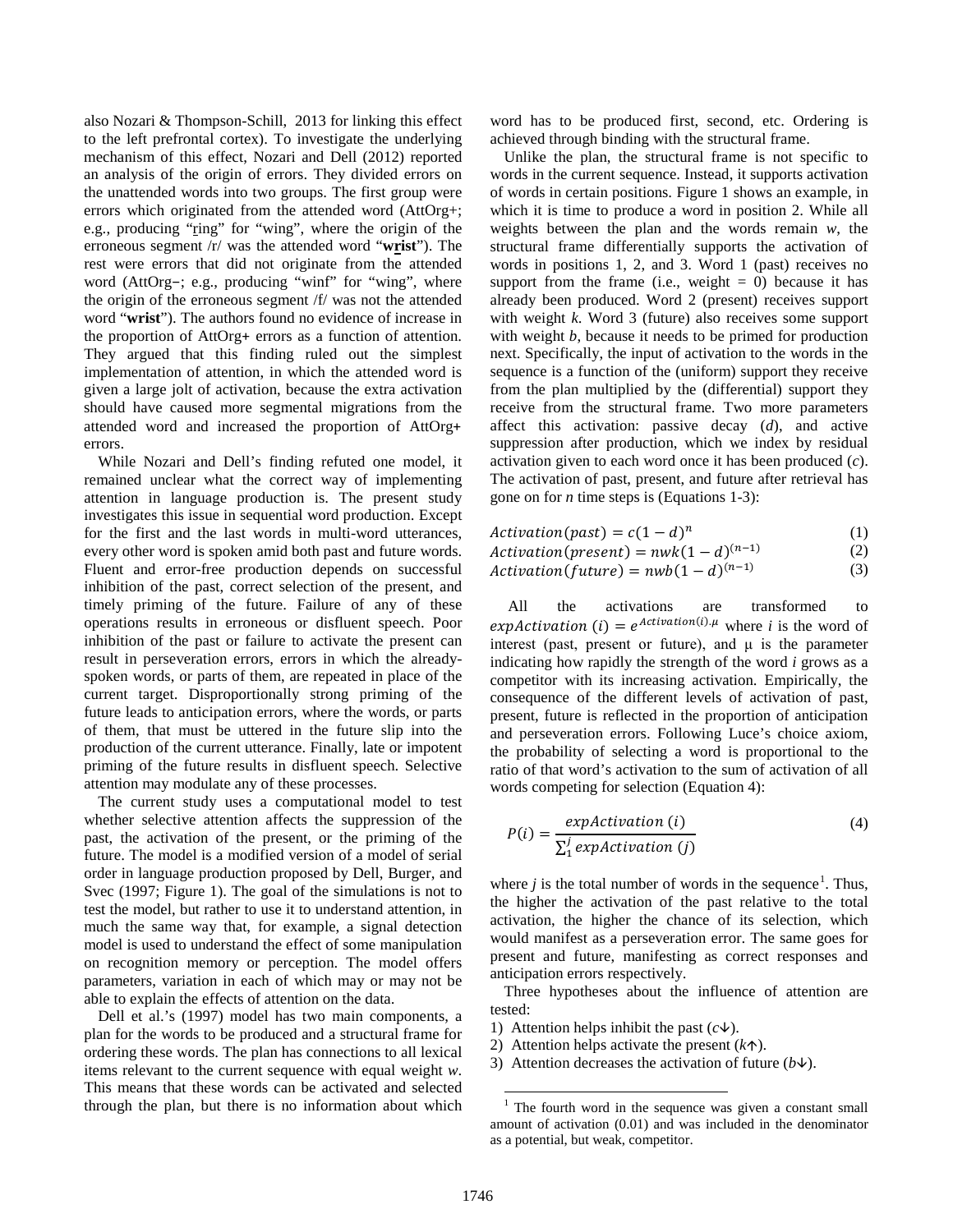Note that we only considered hypotheses that were compatible with the main finding of Nozari and Dell (2012), namely that increased attention should increase accuracy of the attended word. For example, we did not test increased priming of future, because it would have meant less accuracy on the attended word, as strong future priming increases the chance of the future word to be produced in place of the present word.

Two experiments are reported. Experiment 1 investigates the effects of selective attention on the pattern of anticipation and perseverations on the attended word itself. Experiment 2 studies the consequence of selectively attending to a word on errors on the word immediately following the attended word.

# **Experiment 1**

#### **Methods**

### **Empirical data**

Data were re-analyzed from sixty individuals who had participated in Experiments 1 and 2 in Nozari and Dell (2012). Participants were exposed to 64 four-word tonguetwisters, such as "wrist wing whiff rink". In the control condition, they rehearsed the tongue-twisters four times at the rate of 2 words/s, and then produced them four times from memory at the rate of 3 words/s. In the experimental condition, one of the four words (each position equally likely) was printed in bold and was underlined during the rehearsal phase. This was the attended word. Experiment 1 instructed participants to especially avoid making errors on



Figure 1. The architecture of the model with its two components and the relevant parameters that affect activation of each word. In this example, it is time to produce a word in position 2. Past retains a little bit of activation but it gets no support from the frame. The future gets a little bit of support for priming.

this word, while trying to be as error-free as possible throughout the sequence. Experiment 2 instructed participants to explicitly emphasize the word. As explained in the Introduction, both manipulations resulted in fewer errors on the attended word and more errors on the other words (unattended) in comparison to the control condition where no word was attended. Specifically, the error rate on the attended word in the experimental condition (e.g., "wrist *wing* whiff rink") were compared to that on the word in the similar position in a sibling tongue-twister (e.g., "mist *wing* whiff mink") in the control condition (the appearance of sibling tongue-twisters in the experimental and control conditions was counterbalanced across participants). The control word in the latter will be referred to as the "attended" to distinguish it from the three other words in the sequence, although in reality there was no difference between the four words in the control sequences.

For the purpose of the current study, the data were recoded for anticipation and perseveration errors. A graduate student with linguistics background, trained in speech error coding, coded the errors according to the rules in Dell et al. (1997), and the coding was double-checked by the first author. Six categories of errors were coded: Word Anticipation (WA), Word Perseveration (WP), Sound Anticipation (SA), Sound Perseveration (SP), Exchanges (E), and Others (O). Errors were coded only on words in positions 2 and 3, because these were the only positions for which both anticipation and perseveration were possible. Anticipations were coded as producing whole (WA) or parts (SA) of upcoming words in place of the present utterance. For example, if participant produced "wrist wing *wink* rink" instead of the target sequence "wrist wing whiff rink", the error "wink" would receive the SA code. Conversely, if whole (WP) or parts (SP) of the words that had already been spoken re-appeared in the present utterance, a perseveration error was coded. For example, the error "wist" in "wrist *wist* whiff rink" would receive the SP code. Some errors had ambiguous origins, such as "ring" in "wrist *ring* whiff rink", which may be a perseveration from the  $/r/$  in "wrist", or an anticipation of the /r/ in "rink". These errors were coded as Others and were not included in the analyses. Exchanges (e.g., "wrist *whiff wing* rink") were also excluded, as they contributed equally to anticipation and perseveration errors if they were to be counted as such.

Table 1- Error counts on the attended word (collapsed over words 2 and 3, and the two experiments).  $A =$ Anticipation;  $P =$  Perseveration;  $E =$  Exchange.  $W =$  Word;  $S =$  Sound; Exp = Experimental; Cont = Control. See text for definition of error types. The columns in bold are used in the analyses.

|     |  | WA SA TotalA WP SP TotalP TotalE Others |  |    |     |
|-----|--|-----------------------------------------|--|----|-----|
| Exp |  | 9 46 55 3 18 21 63                      |  |    |     |
|     |  | Cont 26 47 73 8 25 33                   |  | 65 | -16 |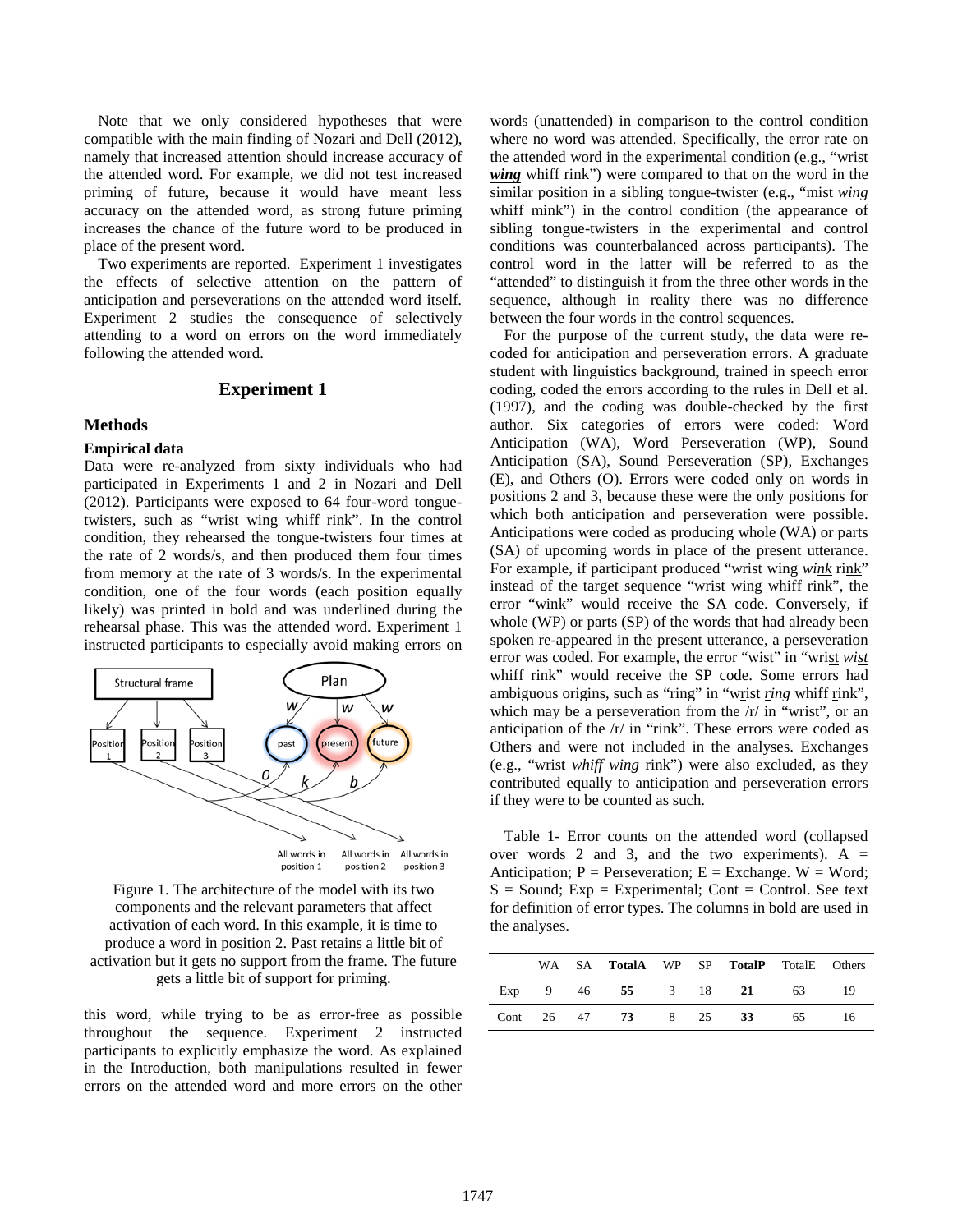Table 1 shows the number of each error type on the attended words collapsed across positions 2 and 3 for the experimental and control conditions. To have enough statistical power for comparing anticipations and perseverations, word and sound errors were combined. The upper left panel in Figure 2 shows error proportions on the attended word for anticipation and perseveration errors in control and experimental conditions. Proportions were calculated by dividing the raw error counts by the total opportunities for error on each word. Given the overall decrease in error probability on the attended word in the experimental condition reported by Nozari and Dell (2012), we tested the competing hypotheses of no change or a reliable decrease of anticipations, perseverations or both. Attention led to a significant decrease in perseveration errors (t(59) = 1.79,  $p = 0.039$ ) and a marginal decrease in anticipations (t(59),  $p = 0.051$ ). Next we use the model to develop competing accounts of what attention does, and compare those accounts to the empirical data.

### **Simulations**

*Simulating performance in the control condition (the baseline model).* Before different hypotheses were tested, a baseline model was needed to capture the data pattern in the control condition without manipulation of attention. A model with the following parameters well captured this pattern  $w = 0.5$ ,  $d = 0.5$ ,  $c = 0.45$ ,  $b = 0.35$ ,  $k = 1$ ,  $n = 3$ , and  $\mu = 10$  The parameters of the baseline model were then kept constant across the three simulations, except for a single parameter in each simulation that attention was hypothesized to influence. This parameter was changed to simulate the change to error proportions between the control and experimental conditions.

*Model 1- Increased inhibition of the past.* According to this hypothesis, attention acts by strongly inhibiting the past word, hence decreasing the probability of perseverations on the present (attended) word. The residual activation of the past after suppression is captured by parameter *c* in the model. We decreased *c* to a level where the model's predicted proportion of perseverations in the attended condition matched the empirical data. The critical test of the model's performance then comes from its prediction about the anticipations given the same parameters. This model predicted a slight increase in the proportion of anticipation errors from 7.6% to 7.7% (Figure 2, top right panel).

*Model 2 – Increased activation of the present.* This model tested the hypothesis that attention enhances the activation of the present but does not directly affect the activation of the past or the future. To simulate this, parameter k was increased to the level that the model would accurately capture the rate of perseveration errors. The test of the model was its prediction of the rate of Anticipations given the same set of parameters. The model predicted a drop from 7.6% to 4.6% in the rate of these errors (Figure 2, bottom left corner).

*Model 3 – Decreased priming of the future.* Perhaps attention works by preventing the speaker from focusing too far ahead. This hypothesis was tested by decreasing *b*. Once a level *b* was determined that best captured the rate of anticipation errors, the model's performance was evaluated by determining its estimated rate of perseverations. The model predicted a slight increase from 3.6% to 3.7% in the rate of perseverations (Figure 2, bottom right panel).





# **Results and Discussion**

Our empirical data revealed a decrease in the rates of both perseverations and anticipations on the attended words. Models 1 and 3, which tested the effects of attention on past and future respectively, each captured a drop in only one error type, but predicted no decrease in the other error type. If anything, a slight increase was predicted as a function of the lower competition from the other error type that was decreased (smaller denominator in Equation 4). The only model that captured the drop in both anticipation and perseveration errors was model 2 in which attention was hypothesized to only affect the activation of the present and not that of the past or the future. When tuned to mimic the perseveration rate on the attended word in the empirical data, this model predicts a drop of 3% in anticipation errors on that word. The actual data showed a comparable 2.4% drop. It thus seems that the effect of attention is best captured by a model that narrows the focus of attention to the object being currently processed, the result of which is a decrease in the processing of both the past and future.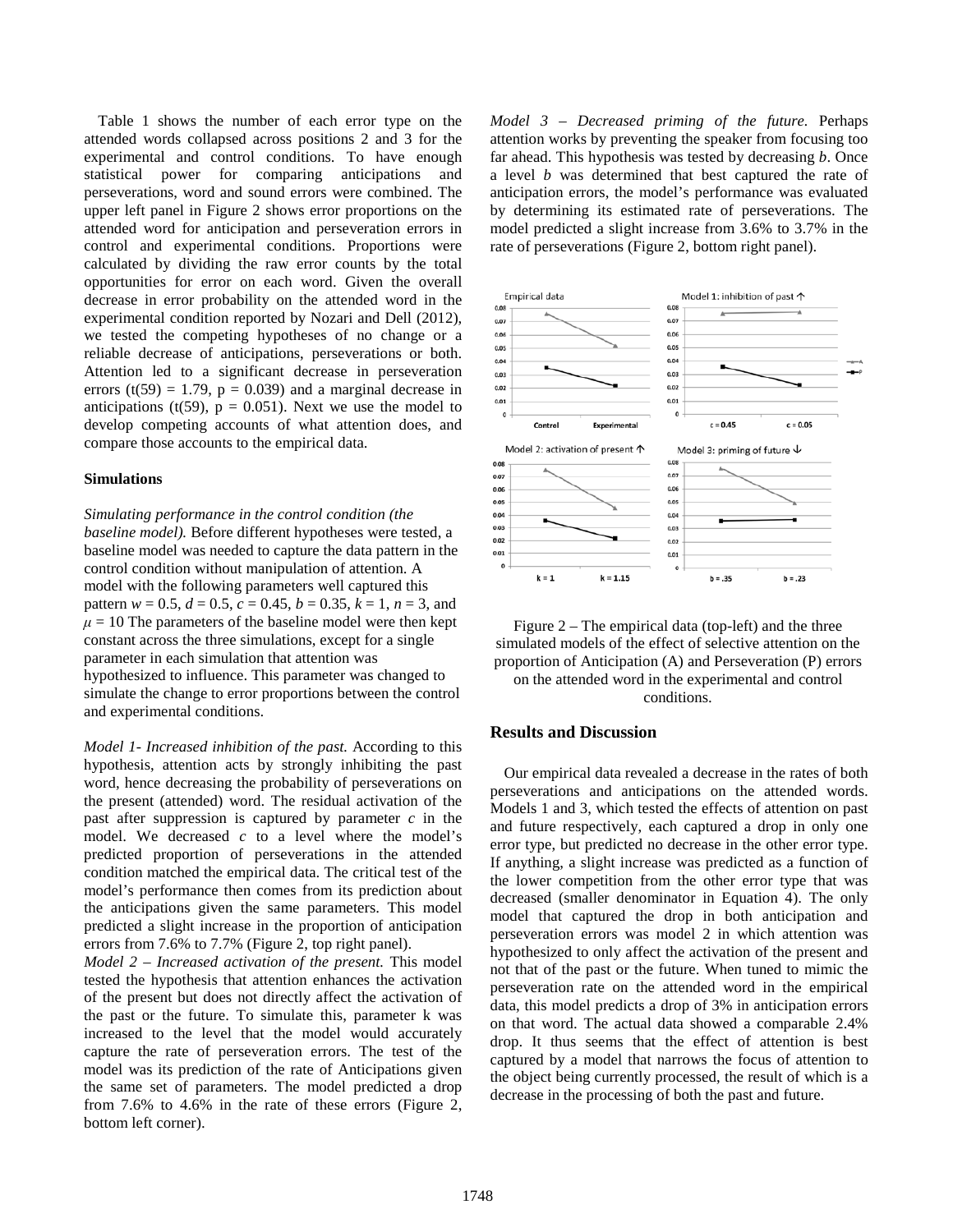# **Experiment 2**

Experiment 1 supported a model in which selective attention was implemented by enhancing the activation of the present. We implemented this by increasing the connection weight between the present slot in the structural frame and the word to be currently produced. This implementation results in a transient effect. When the word is linked to the "present" slot in the frame its activation is boosted. As soon as it loses that link and becomes the past, it has no advantage over another word that was not boosted. If this characterization is correct, then the attended word, or its segments, should be no more likely to infiltrate the production of other words in the sequence.

Nozari and Dell (2012) presented a preliminary analysis of origin for errors on the unattended words that supported the contention that the segments from the attended words were not more likely to migrate to the unattended words. However, they included all errors (anticipatory errors, perseveratory errors, and exchanges) in counting errors whose origin was the attended word. Also, they included every error whose origin could potentially be the attended word in the analysis. The current experiment tested a more specific hypothesis predicted by the model that provided the best fit to the error data on attended words. Specifically, the model predicts no increase in the proportion of perseveration errors on the words following the attended word. The strongest demonstration of this should be on the word that immediately follows the attended word, because even if the attended word has retained any of its extra activation, this activation would decay over time, weakening its effect as more words are produced.

# **Methods**

The same set of data from Experiment 1 was used for new coding and analyses. This time, we were interested in the effect that attending to a word had on the words after the attended word. The same attended words as Experiment 1 (words 2 and 3) were targeted, and the words immediately after them (words 3 and 4 respectively) were analyzed. Two types of perseveration errors were coded: (a) perseveration errors originating from the attended word; for example, the error "riff" in "wrist wing **whiff** *riff*" for the target "wrist wing **whiff** rink" would be coded as a perseveration originating from the attended word. We call these AttOrg+ errors. The second class were (b) perseveration errors originating from the unattended word(s), for example, the error "ring" in "wrist wing **whiff** *ring*" would be coded as a perseveration originating from an unattended word. We call these AttOrg− errors. Similar to Experiment 1, errors with ambiguous origin were not included in the analyses.

## **Results and Discussion**

In the experimental condition, there were 63 AttOrg+ and 31 AttOrg− perseveration errors. In the control condition, there were 73 AttOrg+ and 21 AttOrg− perseveration errors. Figure 3 shows the proportion of errors relative to opportunities. As can be seen, there was no evidence for more perseverations from the attended word onto the next word in the experimental than the control condition. If anything, there were numerically fewer such errors, although the difference was not reliable  $(t(59) = 0.24$  using a two-tailed t-test on the error counts).



# Figure 3- Proportion of AttOrg+ and AttOrg− perseveration errors on the word immediately after the attended word (collapsed over words 3 and 4), in the experimental and control conditions.

Perhaps there are simply fewer perseveration errors on words after the attended word in the experimental condition, and this decrease does not really reflect anything about the source of those errors. To test this, we compare this pattern to the perseveration errors on the same words that originate from the unattended words in the sequence. This was done by looking at the difference between the AttOrg+ and AttOrg− errors in the experimental and control conditions (equivalent to an interaction analysis). A marginally significant interaction between the pattern of errors was found  $(t(59) = 0.06$  using a two-tailed t-test). This shows that the drop in the perseverations from the control to the experimental condition is particular to the AttOrg+ errors.

# **General Discussion**

In previous work, we had demonstrated that selectively attending to one out of four words in a sequence increases accuracy on that word, while decreasing accuracy on the other words (Nozari & Dell, 2012). In this study, we presented model-driven analyses of the error data, and three simulations, in which attention was manipulated by (1) more strongly suppressing the past, (2) more strongly activating the present, and (3) less strongly priming the future. Experiment 1 showed that the pattern of anticipation